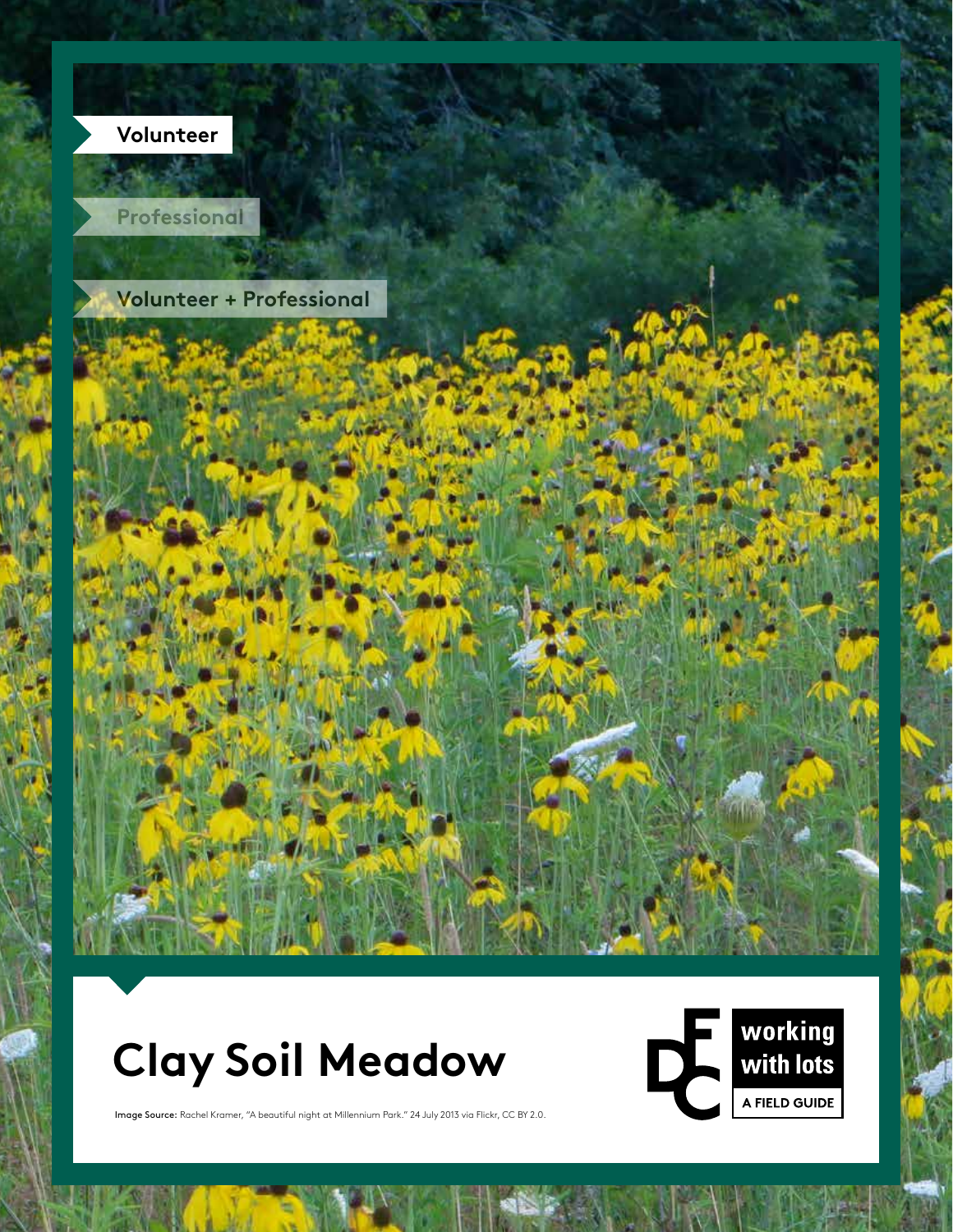

# **Clay Soil Meadow**

**The Clay Soil Meadow is a native meadow selected for planting in heavy clay and other poor draining soils. Due to a mix of existing geology and previous building removal practices, clay soils are quite common throughout Detroit.** 

**If you have tried planting gardens before with little luck, this lot design may be perfect for your lot. The plant mix for this meadow is selected for its ability to grow in clay soil and for the colors it will provide to your lot.** 

**This plant mix can also be used as a substitute for meadow plantings in other lot designs.** 

### **What is the lot design likely to cost?**

The estimated cost of the Clay Soil Meadow is low (\$50 – \$1,000) and based on utilizing volunteer labor and the seed mix. The cost assumes that residents or volunteers have access to basic safety gear and garden tools.

### **How much upkeep will this lot design require?**

This lot design requires a medium level of maintenance to thrive. Maintenance will include weeding and watering the meadow, particularly during the frst two growing seasons while the meadow establishes itself. The meadow should be mowed once a year in the late fall or early spring.

### **Will the installation of this lot design require a professional?**

The installation of this lot design should not require professional assistance if you, with the help and support of friends, family, or neighbors, would like to construct this lot design. Please refer to the Step-By-Step section for guidance. If you do not have the required support or feel unable to tackle this lot design, you can seek professional assistance.

## **How long will it take to install this lot design?**

While people tackle projects in diferent ways and at diferent speeds, the Field Guide estimates the installation time of this lot design to be one full weekend with the help of at least three healthy adults or youth. The Field Guide assumes the lot is 'construction ready,' and all equipment and materials required for the lot design have been acquired and are ready to use.

#### **For more information refer to DFC-lots.com**

| <b>Cost</b>       | $$50 - 1,000$                                  | $$1,000 - 2,500$ |              | $$2,500 - 5,500$ |                          | $$5,500 +$ |  |
|-------------------|------------------------------------------------|------------------|--------------|------------------|--------------------------|------------|--|
| <b>People</b>     | Volunteer                                      |                  | Professional |                  | Volunteer + Professional |            |  |
| <b>Experience</b> | <b>Beginner</b>                                |                  | Intermediate |                  |                          | Advanced   |  |
| <b>Upkeep</b>     | Low                                            | <b>Medium</b>    |              |                  | High                     |            |  |
| <b>Stormwater</b> | Good                                           | <b>Better</b>    |              | <b>Best</b>      |                          |            |  |
| <b>Location</b>   | <b>Residential Lot in Full Sun or Part Sun</b> |                  |              |                  |                          |            |  |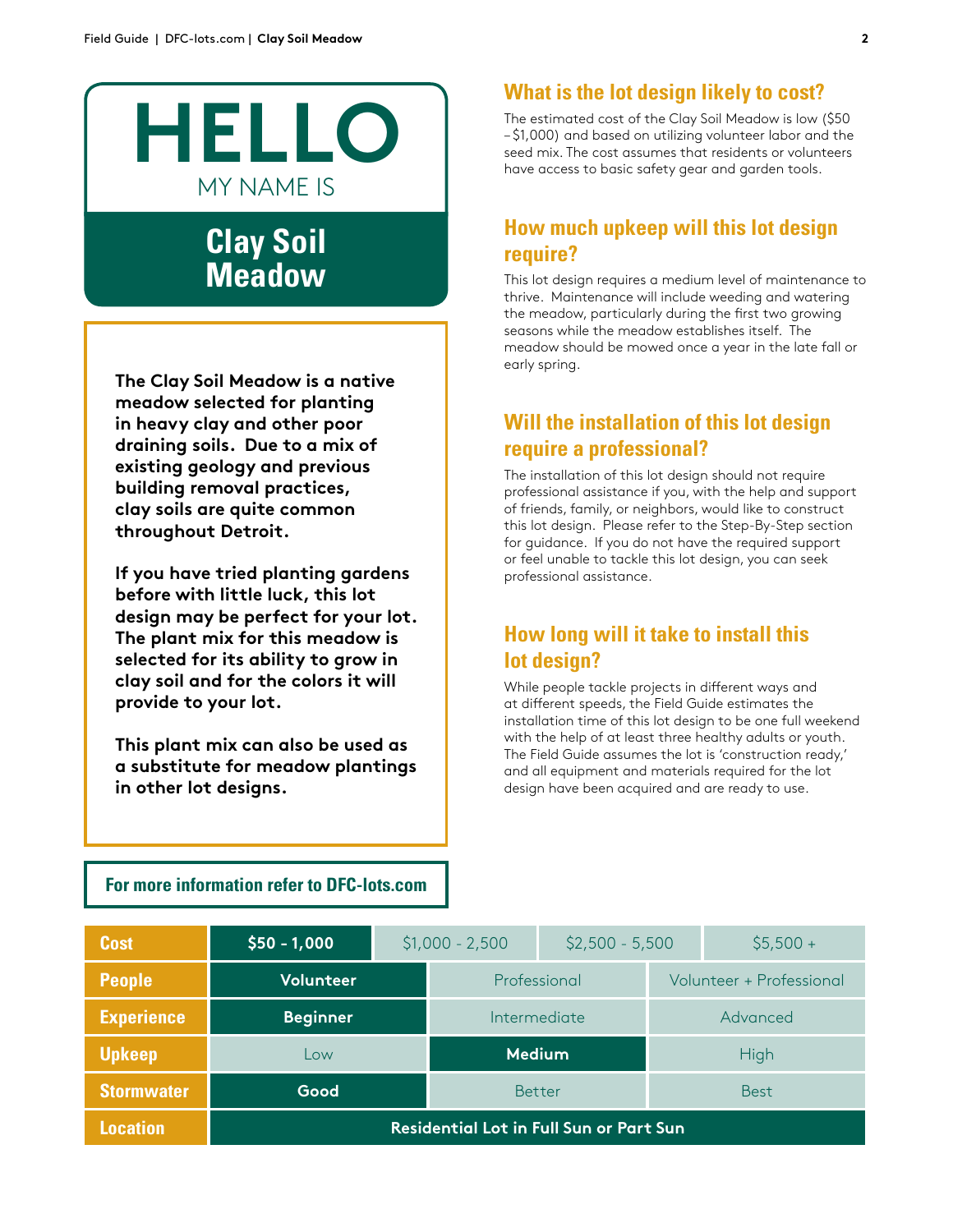# **Clay Soil Meadow**

### **Examples of Clay Soil Meadow Plants**



### **Section**



5'-0" Grass Area

22'-0" Clay Soil Meadow

 $5' - 0''$ Grass Area



**Image Source:** 1) gobucks2, "Fall Day 2009." 19 September 2009 via Flickr CC-BY-NC-SA 2.0; 2) Steven Severinghaus, "Coneflower Forest." 17 July 2014 via Flickr CC BY-NC-SA 2.0;<br>3) Jonathan Bloy, "Field of Black-eyed susan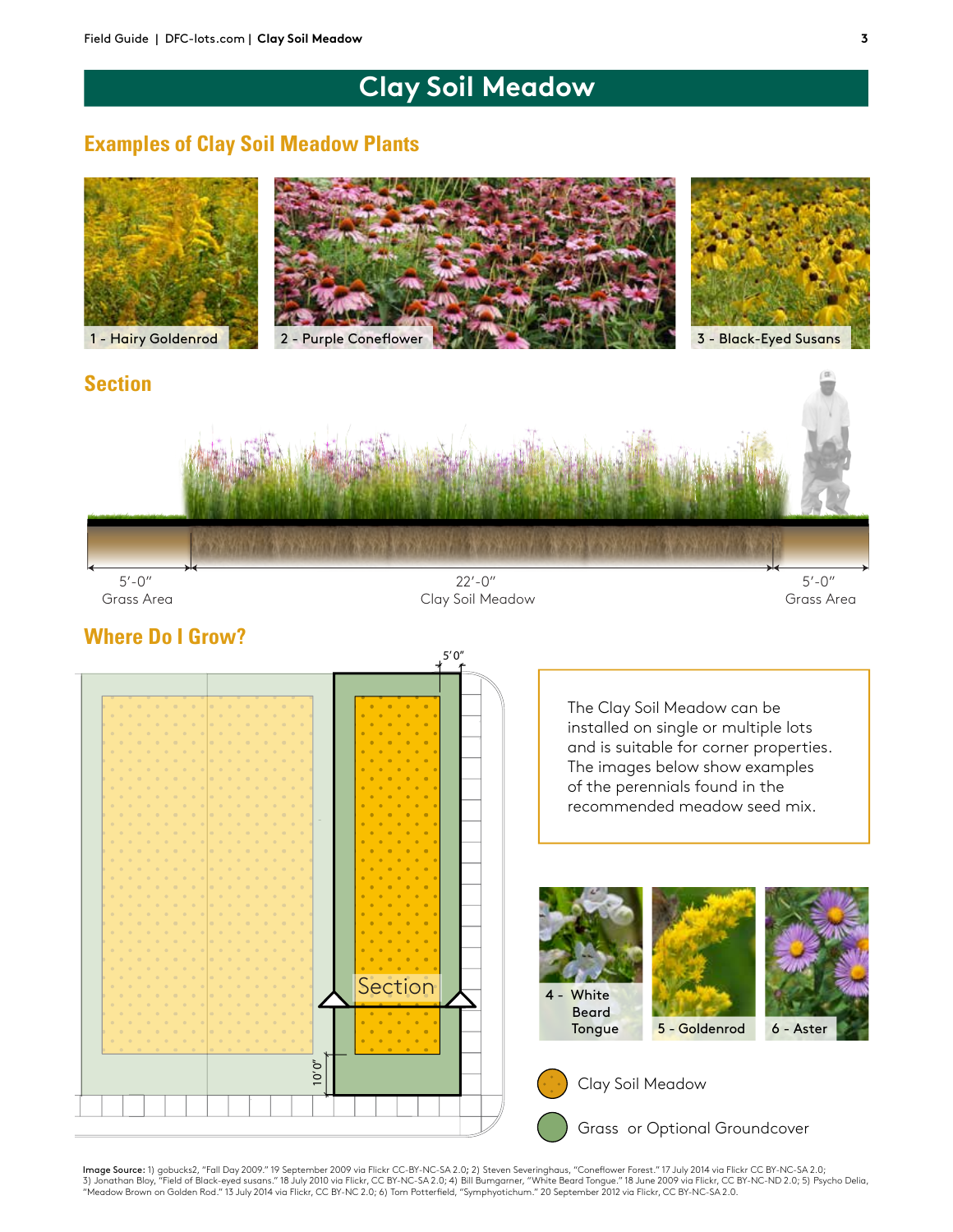# **Before You Start**

# **'Construction Ready'**

**This lot design assumes that you have prepared the lot to a 'construction ready' state.**

**'Construction Ready' refers to a lot that is clean and clear of trash, hazardous objects, unwanted trees, brush and vegetation, fences, and other unwanted structures.** 

**It may be necessary to remove grass in preparation for your lot design. Refer to the Remove Your Grass box located on the right hand side of this page for more information.**

**Is there an available water source near your lot? Consider how and where you will access water during and after construction to ensure that your plants can establish.** 

**If your lot is not ready for construction, refer to the Clean + Green lot design.**

**You can fnd the lot design at DFC-lots.com.**

### **Call Before You Dig**

Locate underground utilities before beginning your lot design. MISS DIG provides a free service to Michigan residents by locating and marking utilities on requested properties. Call (800) 482-7171 or 811 at least three days before you plan to start digging on your lot.

### **Test Your Soil**

Harmful pollutants have made their way into many urban soils. To proceed with awareness, consider having your soil tested before construction. Two great options are available:

Soil testing is free to members of Keep Growing Detroit's Garden Resource Program. Call (313) 757 – 2635 for more information or visit detroitagriculture.net.

If you are not yet a member, you can work directly with Michigan State University's (MSU) Extension Program. They have a Home Lawn and Garden Soil Test Mailer for \$25. For more information call (888) 678 – 3464 or visit msusoiltest.com.

If you are concerned about the presence of lead or other contaminants in your soil, call the Michigan Department of Health and Human Services at (866) 691 – 5323 or (800) 424 – LEAD.

### **Remove Your Grass**

Need to remove grass in areas where you are constructing your lot design?

There are many ways to remove unwanted grass. The first is to remove the grass and its root system by digging up the grass. Another option is to cover your lot with cardboard or a plastic tarp to smother your grass in darkness. It will take several weeks, but after being covered, the dead grass will be easier to remove.

### **Till Safely**

Before you till, inspect your lot for signs of buried concrete or rubble that was not removed during the cleanup stage. Large debris can ruin tiller blades.

When tilling, wear appropriate safety gear, such as covered boots with socks, long pants, safety glasses, dust mask, and ear protection. Make sure you understand the safe operating procedures of your tiller. Refer to the user's manual.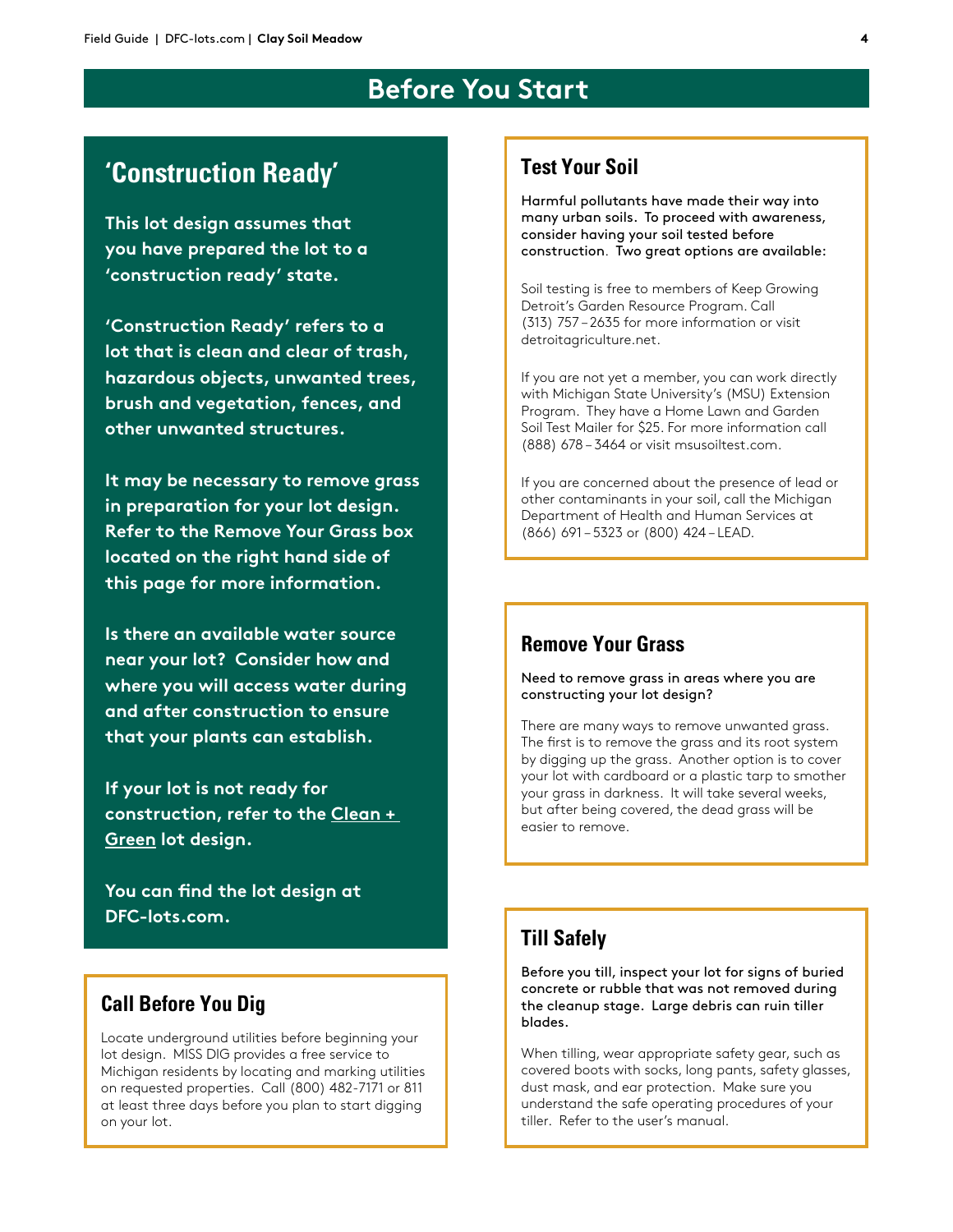# **What You Need: Shopping List**

# **Shopping List**

The shopping list provides a breakdown of potential materials, tools, and resources required to construct this lot design.

**This shopping list is designed for a single lot (30 by 100 feet).**

#### **Tools + Resources**

#### **Suggested Tools**

- · Marking Paint and Tape Measure
- · Safety Gear: Gloves, heavy work boots, tall socks, pants, long sleeve shirts, dust mask, protective eye wear, ear plugs, and hard hats (if using heavy machinery)
- · Garden Tools: Spades, shovels, rakes, trash bags, and wheelbarrows
- · Tiller, 6 inch depth (optional)

#### **Potential Water Sources**

- · Garden Hose with potential extension hose
- · Sprinkler
- · Rain Barrel in addition to other water source

#### **Field Guide Resources**

Resources are available on the Field Guide's web site.

- · Clean + Green
- · Perennials + Grasses Planting Detail
- · Bulb Planting Detail

#### **Materials List**

#### **Materials**

· Germination Blankets, 2 rolls (8 by 112.5 feet), used for the meadow area

#### **Planting**

- · Clay Mix seed mix, 9 ounces of seed
- · Annual Cover Crop seed mix, 14 ounces of seed

# **Remaining Lot (Optional)**

#### **Groundcover**

- · Low-Maintenance Fescue Mix, 7 pounds of seed
- · Germination Blanket, 2 rolls (8 by 112.5 feet)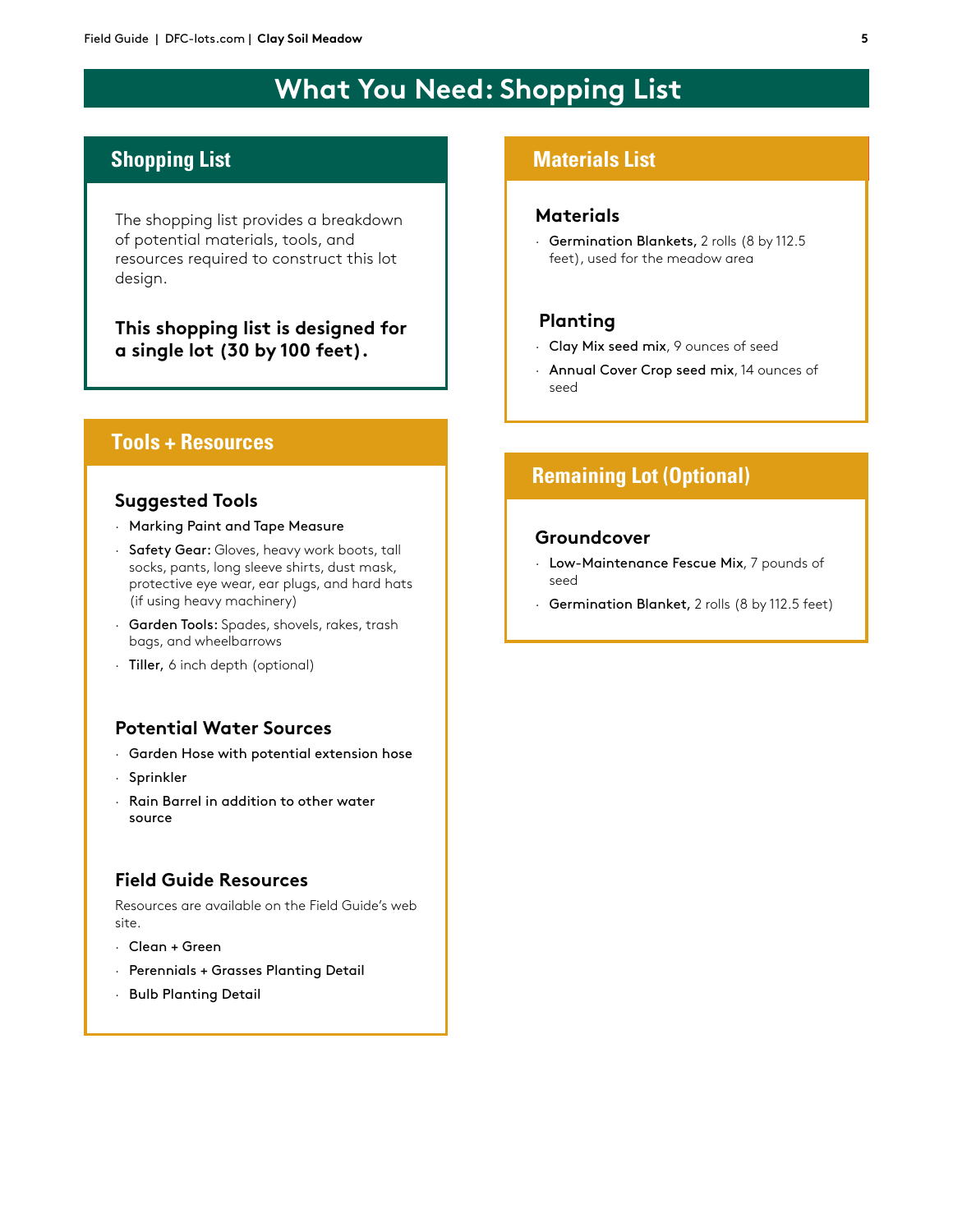# **Clay Soil Meadow Step-By-Step**

# **Let's Start**

**Want to create the Clay Soil Meadow but don't want to hire a professional? Here are a few guiding principles to help you construct your lot design.**



Check off tasks as you go along.

# **Lot Design Steps**

### **Volunteer Opportunities:**

- **Prepare Your Lot**
- **Sow Meadow**
- **Maintain Your Lot Design**
- **Sow Remaining Lot**

**Annual Cover Crop is used to establish Clay Mix and does not require annual re-seeding.**

### **Prepare Your Lot**

Use marking paint and a tape measure to map out the size, shape, and dimensions of your design.

The Field Guide recommends a 20 by 90 foot (1,800 square feet) meadow with a ten foot mowing strip that aligns with the front of neighboring houses and five foot pathways along sides and back of meadow.

### **Sow Meadow**

Soil should be prepared for seeding by scarifying, raking or tilling the soil four to six inches deep to loosen up any compaction, allowing for easier seed germination and better water infltration. Tilling should not be done without an assessment of buried cement, debris, or large rocks. Be sure to select the correct size of machinery for the job.

Seeding should take place in either spring (mid-May to mid-June) or fall (mid October to end of November). Michigan Wildfower Farm's Clay Mix and Annual Cover Crop seed mix are good options for the Clay Soil Meadow; similar mixes are available from other suppliers.

Michigan Wildfower Farm suggests fve ounces of Clay Mix mixed with eight ounces of Annual Cover Crop seed mix per 1,000 square feet. The Field Guide recommends nine ounces of Clay Mix and 14 ounces of Annual Cover Crop seed mix for the meadow area (20 by 85 feet).

Once seeds have been mixed, spread seed across the entire meadow area. You can do this by hand or with a hand-cranked whirlwind seeder. You may need to do this several times to get even coverage. Gently water seedlings daily until they are four to six inches in height.

Placing a thin layer of straw or a germination blanket over seeded areas will help ensure that your seed establishes by keeping seeds from blowing away and protecting them from birds.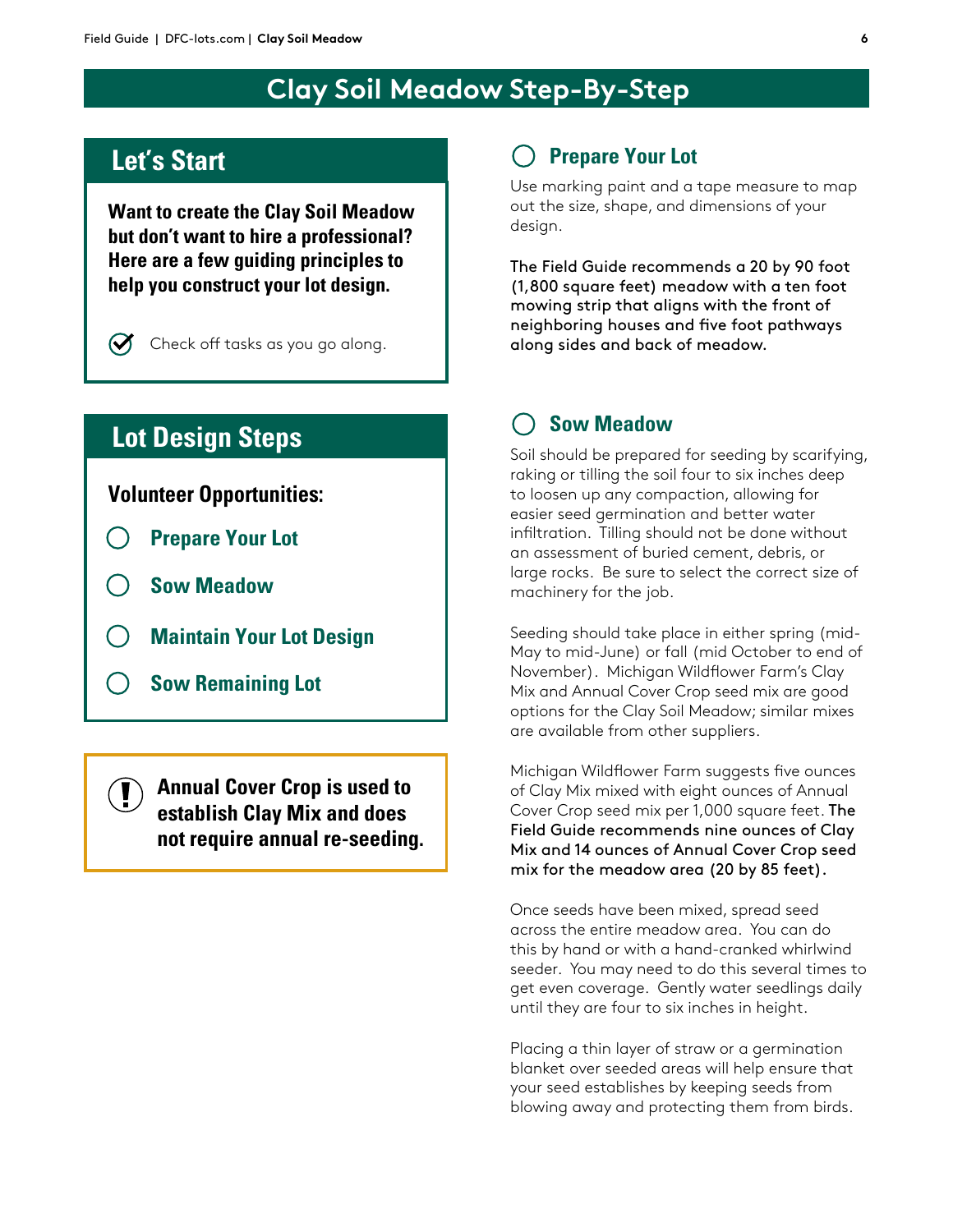# **Clay Soil Meadow Step-By-Step**

#### Two 8 by 112.5 foot single net germination blankets will cover meadow area.

Germination blankets or straw can be purchased at most nurseries and garden stores, including Detroit Farm and Garden.

# **Maintain Your Lot Design**

A meadow requires care and maintenance to thrive. The Clay Soil Meadow will require weeding, watering, and mowing. In the first year, cut your meadow back to four to six inches whenever it reaches above ten inches in height.

After the first year, continue weeding, and mow your meadow in late fall or early spring to keep the meadow at its best. It will take about three years for the meadow to establish.

Meadows are a work in progress. If you feel your meadow needs more color, it is okay to add additional native seed mixes and plants. Be creative and make it your own!

**Visit the Resources page on the Field Guide's web site (DFC-lots.com) to discover other vendors and places to purchase plants.**

### **Average Height of Plants**



Grasses and Perennials

## **Sow Remaining Lot**

If you are seeking a lower maintenance alternative to a traditional lawn, the Field Guide recommends a fescue seed mix. If you follow the Clay Soil Meadow lot design you will need approximately seven pounds of fescue seed mix for the remaining lot (1,200 square feet) and two 8 by 112.5 foot rolls of single net germination blankets.

This family of foppy grasses is drought-resistant and requires one cutting (in August or September) per year. Fescue can be established in full sun to shade and should be seeded in spring (mid-March to mid-May) or fall (August to September).

Soil should be prepared for seeding by scarifying, raking or tilling the soil four to six inches deep to loosen any compaction, allowing for easier seed germination and better water infltration. Apply seed mix to a damp lot.

Sow seeds by using a seed spreader or by hand across remaining lot. The Field Guide recommends a seed rate of fve pounds per 1,000 square feet. Gently water seedlings daily until they are four to six inches in height. Placing a thin layer of straw or a germination blanket over seeded areas will help ensure your seed establishes by keeping seeds from blowing away and protecting them from birds. Germination blankets or straw can be purchased at most nurseries and garden stores.

Once established, grass will not require supplemental watering except during unusually dry periods. Eco-Turf Low Maintenance Fescue Mix is one recommended seed mix and can be purchased through the Michigan Wildfower Farm.

Other Field Guide lot designs can be used as groundcovers, check out the web site for additional options and ideas.

**Next Level:** If you would like to bring additional color to your grass you can always plant bluebells, crocuses and/or dafodils to create a decorative show in spring. Bulbs should be planted in the fall.

For more guidance on bulb planting refer to the Bulb Planting Detail.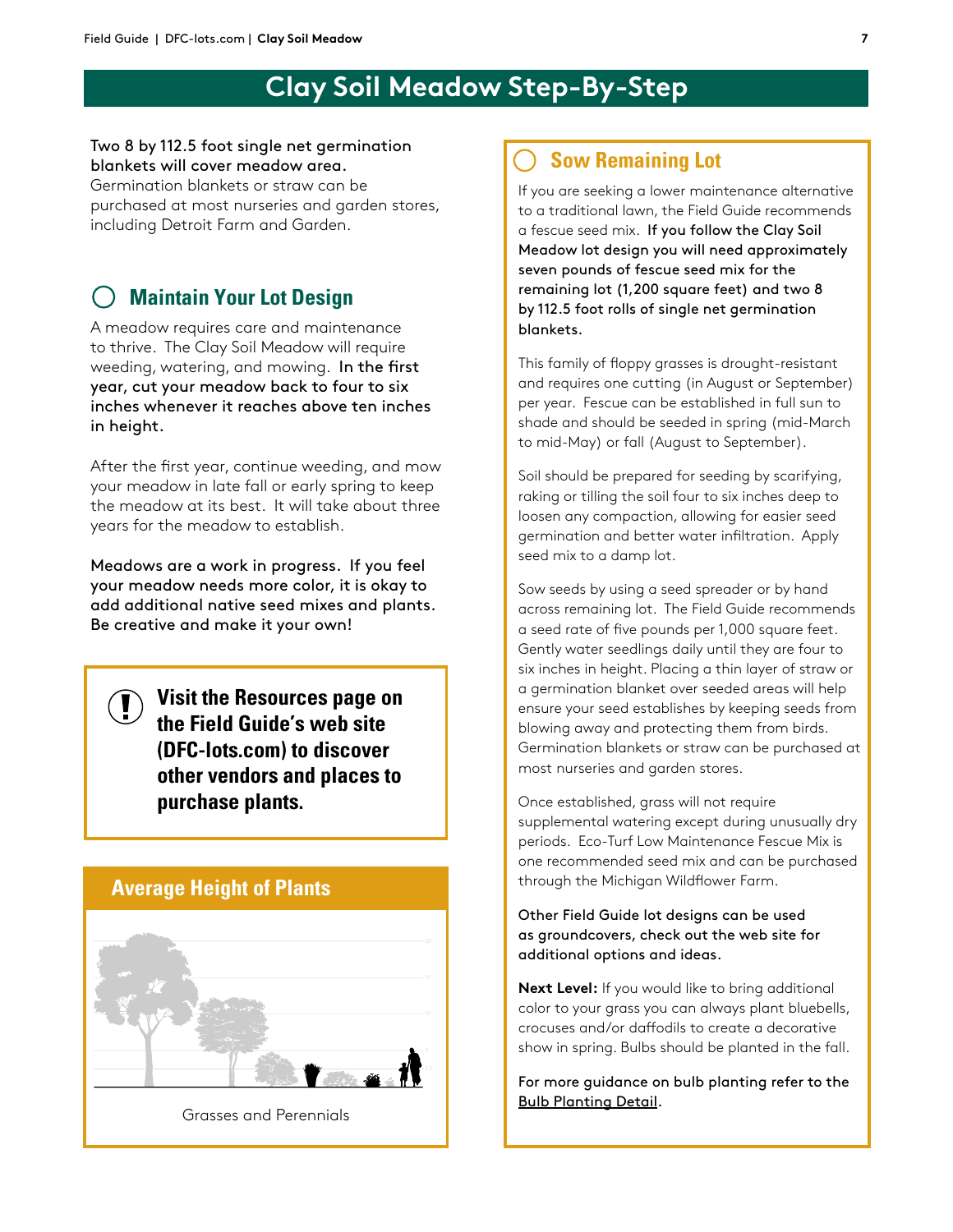# **Planting: Full Sun to Part Sun**

# **Clay Mix**

Mixing nine ounces of Clay Mix with 14 ounces of Annual Cover Crop seed mix is recommended for the Clay Soil Meadow lot design.

You can buy these seeds premixed at Michigan Wildfower Farm.

**Tall Thimbleweed,** *Anemone Virginiana*  (1% of mix)

**Smooth Aster**, *Aster laevis* (2% of mix)

**New England Aster**, *Aster novae-angliae*  (3% of mix)

**Purple Conefower**, *Echinacea purpurea* (2% of mix)

**Bergamot**, *Monarda fstulosa* (5% of mix)

**Foxglove Beardongue**, *Penstemon digitalis*  (3% of mix)

**Yellow Conefower**, *Ratibidua pinnata*  (6% of mix)

**Blackeyed Susan**, *Rudbeckia hirta* (6% of mix)

**Rosinweed**, *Silphium integrifolium* (2% of mix)

**Prairie Dock**, *Silphium terebinthinaceum* (3% of mix)

**Stif Goldenrod**, *Solidago Rigida* (4% of mix)

**Golden Alexandra**, *Zizia Aurea* (3% of mix)

**Big Bluestem**, *Andropogon gerardii* (15% of mix)

**Canada Wild Rye**, *Elymus canadensis* (10% of mix)

**Switch Grass**, *Panicum virgatum* (10% of mix)

**Indian Grass**, Sorghastrum nutans (3% of mix)





### **Plant Sizes**



**Seeds:** All plants can be purchased in seed form.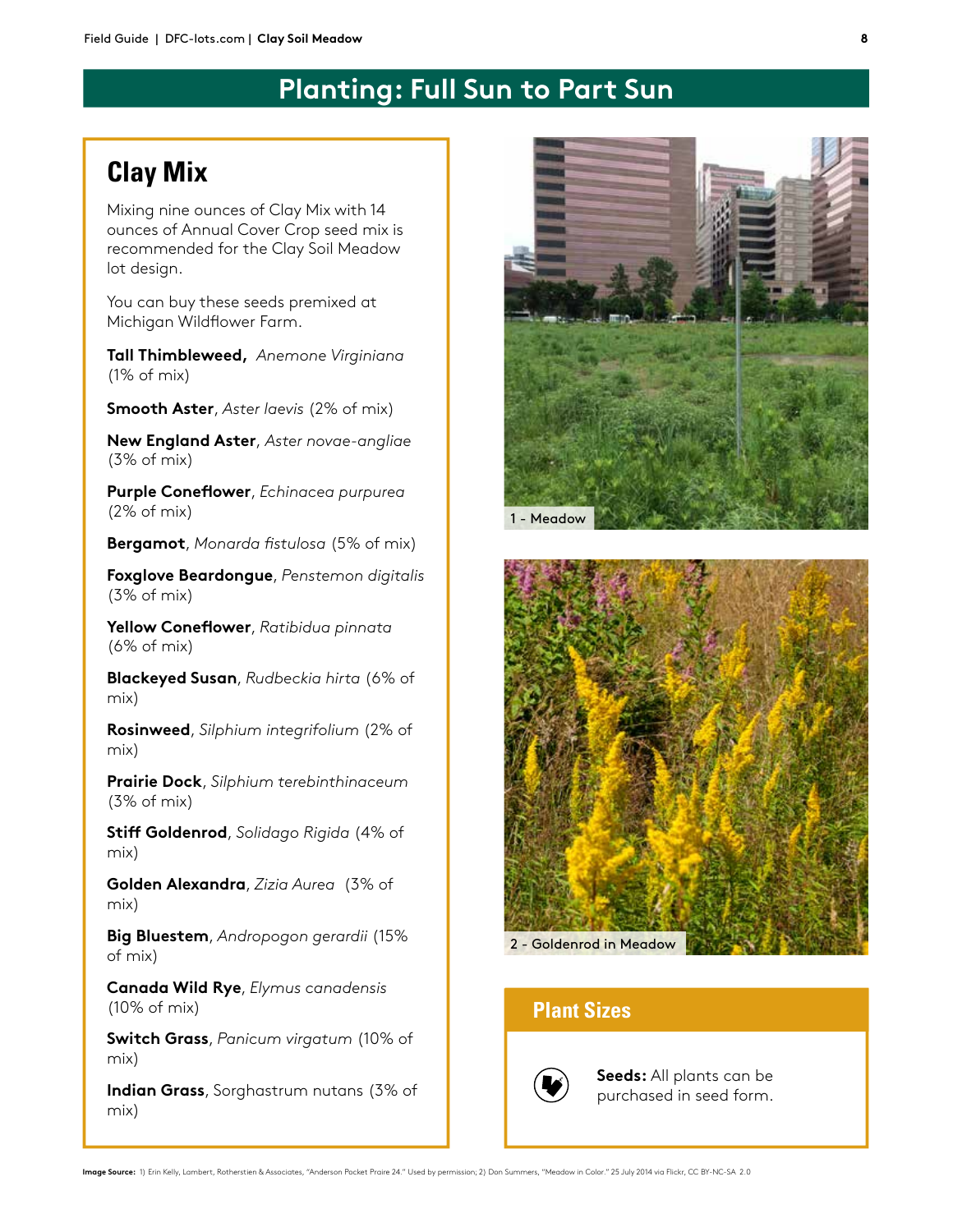# **Did You Know?**

# **Professionals Can Help!**

**The Field Guide to Working With Lots provides a Construction Package for each lot design. The Construction Package includes information and details required for a professional to construct this design. On the Field Guide web site, use the Construction Package link located near the top of this lot design page to download and print. Your selected professional will then be able to provide a cost estimate and schedule based on the condition of your lot and the design you select.**

# **Want to Hire Locally?**

**DFC-lots.com has a growing list of Detroit-based professionals and suppliers of landscape materials and services.**

**Still unsure of where to start?** 

**Call (313) 294-LOTS or email feldguide@detroitfuturecity. com for assistance.**

#### **Helpful Facts**

- · The Clay Soil Meadow can be implemented on a single lot or extend across multiple lots.
- · Native plants have deep roots that help capture, hold, and slowly release stormwater.

### **Planting Tips**

- · The best time to plant is spring or fall.
- · Do not plant in extreme heat.
- · Water after planting and as needed.
- · Weed weekly or as needed.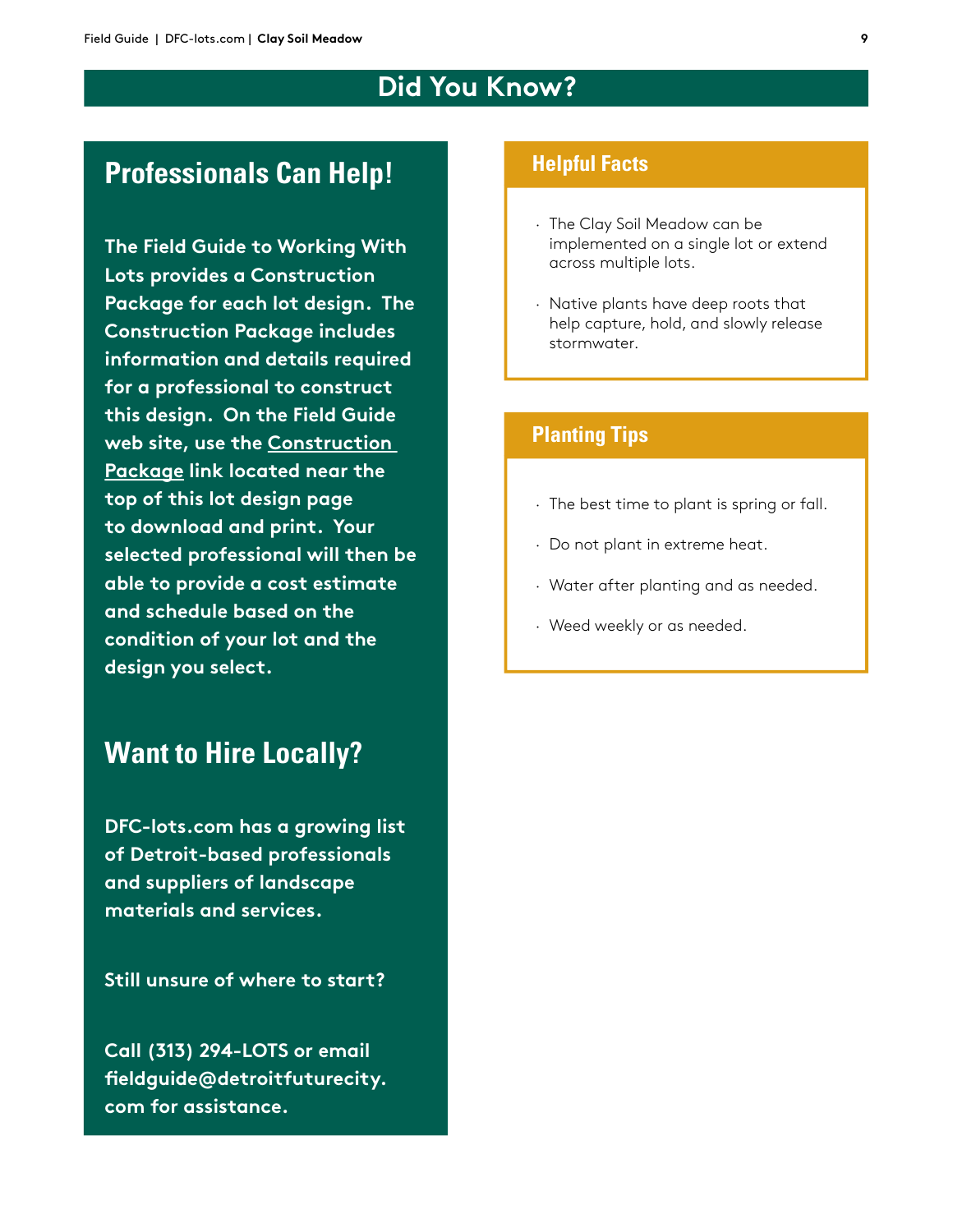<u> Elektronick (za populacija program</u>

# **Draw Your Lot**

<u>na main a na ain</u>

a a shekar

a sa san san san s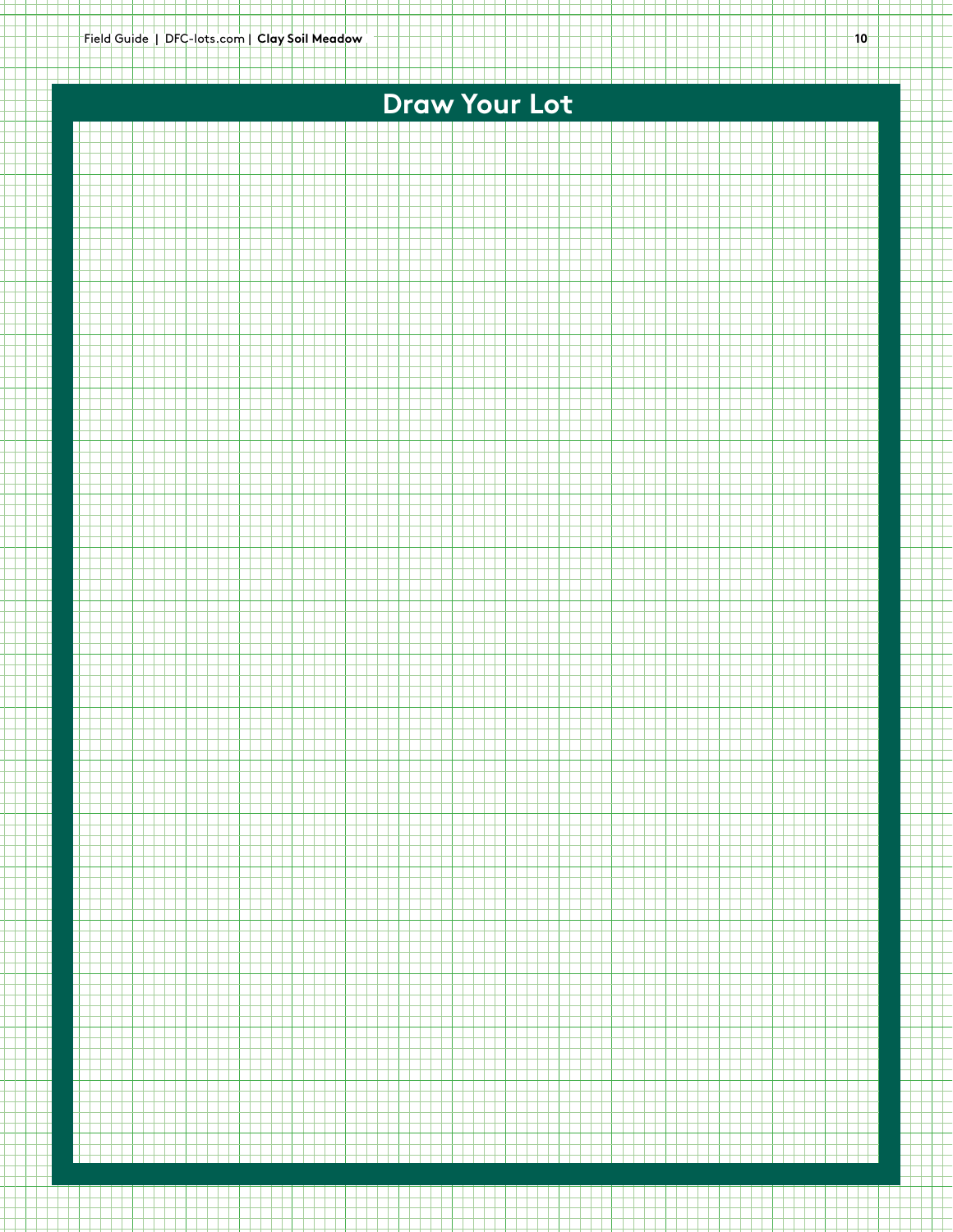# **Clay Soil Meadow Field Notes**